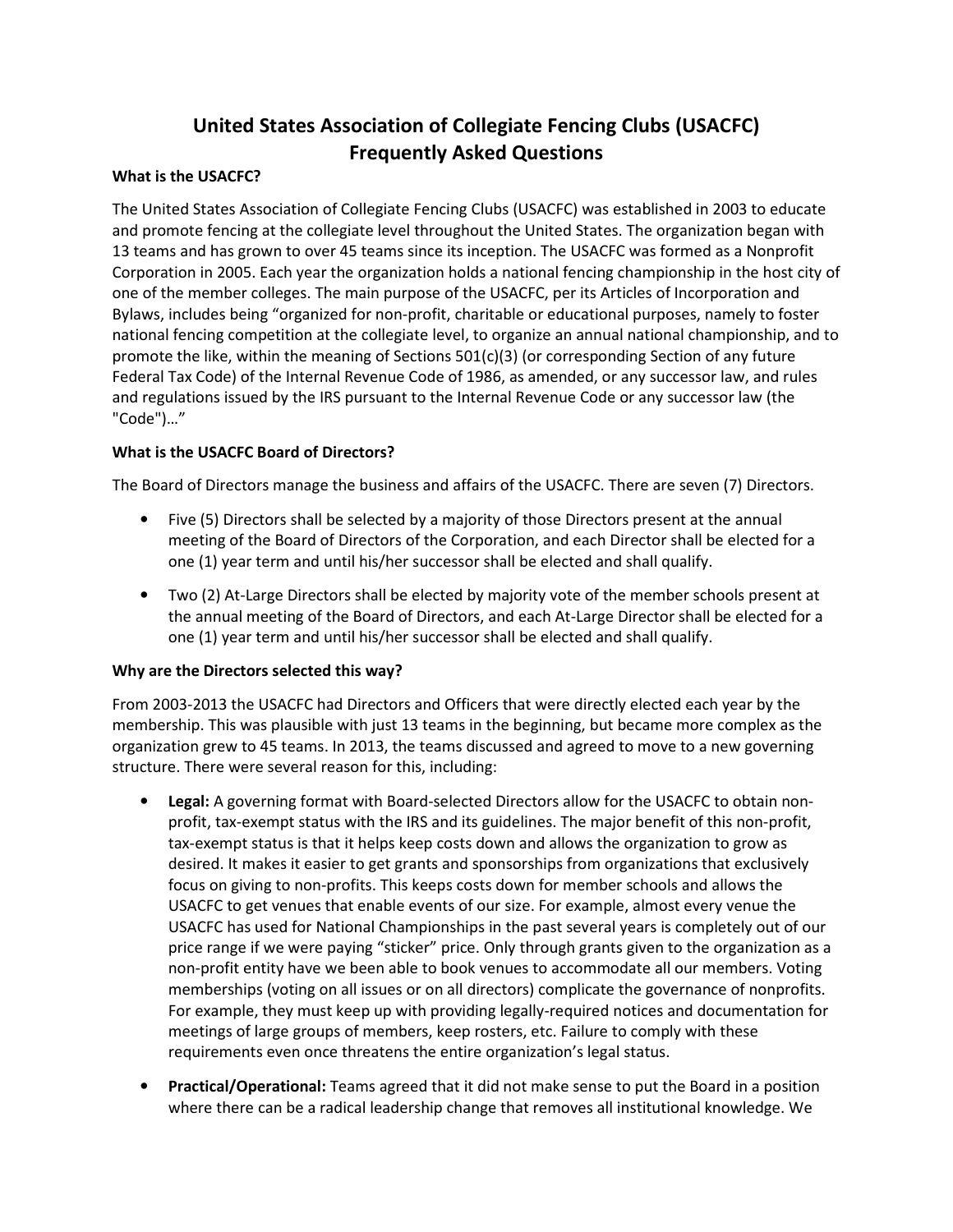have seen the benefit of this decision play out in the past several years in terms of consistent format, ending times, staffing, vendors, and venues. The structure maintains experienced Board members who know what to expect and can use their experience to much more efficiently run the organization and events. The tasks are monumental and take years to learn – and we are *still* learning. Stable Boards of Directors tend to have the experience to know organizational rules, regulations, and procedures, so the organization can be consistent and follow the law and its own rules. Also, this stability has many benefits for the teams and for the USACFC's dealings with 3rd parties. For example, the USACFC is trying to set a regional rotation based on the very small number of venues in the nation that fit our budget and space requirements. Continuity with regard to whom those venues and vendors speak to on a yearly basis is critical. As a result, the format is good for long-term planning over years, as opposed to electing people for one year. Our organization plans events 2-3 years in advance, so having Directors bouncing on and off the Board would be inefficient and put the ability to run these large events at risk.

• **Including membership:** Most nonprofits and charities are self-perpetuating boards, NOT elected Boards. Many fencing divisions, such as the National Intercollegiate Women's Fencing Association (NIWFA), operate with an ongoing board of self-selected Directors. Still, USACFC members wanted to recognize the desire for direct input, which is why there are two At-Large Board Members elected by the membership.

Consequently in 2013, then-USACFC President Bruce Capin (from the University of Florida), along with other USACFC leadership and with the overwhelming support of the member teams, signed the paperwork to make the USACFC a non-profit corporation with the 5-2 Board structure and himself as President. The organization's initial Directors were Bruce Capin, Marshal Davis, Scott Tundermann, Bob Grieser, Daniel Crocket, Mike Garrison, and Emil Petruncio. Since then, the five (5) Board-selected and two (2) member-selected Directors have been elected annually by either the Board-selected Directors or member schools.

#### **Who is on the USACFC Board of Directors?**

For the 2016-2017 season, the Board included six people (one Board seat was vacant):

- Scott Tundermann
- Bob Grieser
- Marshal Davis
- Daniel Lascar
- Emil Petruncio (At-Large)
- Mike Garrison (At-Large)

The Officers, who may or may not also be on the Board but perform specific duties, included:

- President: Scott Tundermann
- Secretary: Walter McClean

• Treasurer: Bob Grieser

- 
- Tournament VP: Brandon Rochelle

Other Officers may include a Vice President, Historian, Webmaster, and committee chair-people.

#### **What does the Board of Directors actually do?**

The Board's primary mission is to put on the USACFC National Championship held annually in April. Specific duties include, without limitation, selecting and contracting with fencing venues and vendors, managing legal and insurance responsibilities, selecting and hiring a bout committee and referees, managing team registration, dues, and entry fees, managing the event's expense and budget, filing annual taxes with the IRS, appointing officers, determining event format and rules, budgeting, paying